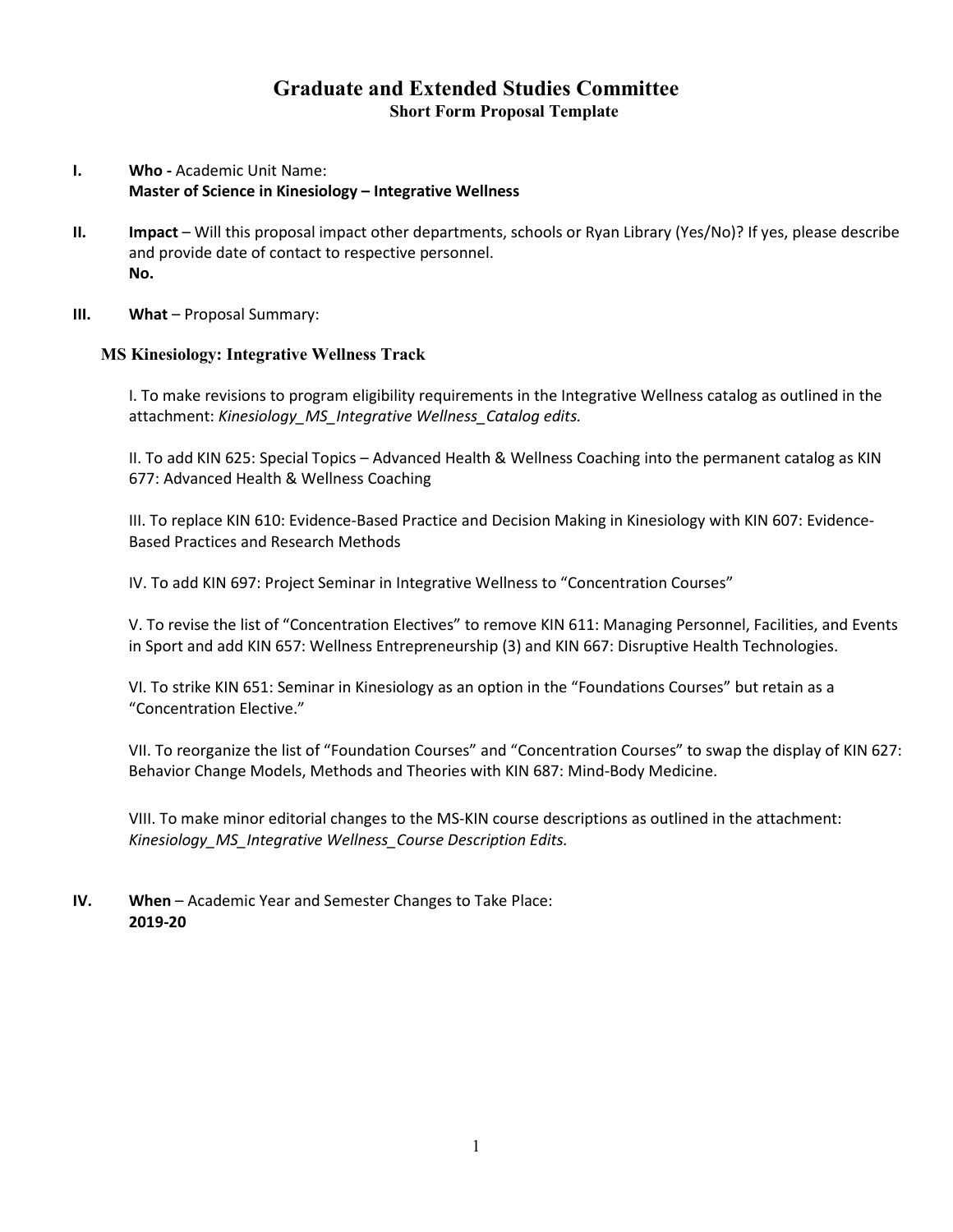## V. **Why** – Proposal Rationale:

I. To ensure well-qualified candidates who will be most optimally prepared for success in the program, we are proposing the addition of a requirement of a minimum of three years of professional experience in the area of health, wellness or fitness specifically for applicants with a non-health related baccalaureate degree.

II. Advanced Health and Wellness Coaching is currently being taught as a KIN 625: Special Topics course. Adding Advanced Health and Wellness Coaching to the catalog as a stand-alone course (KIN 677) reflects the importance of the content as a core component of the program learning outcomes and as a required course in our recognition as an approved program for students to be eligible to sit for the National Board Certification in Health and Wellness Coaching. It also more clearly lists the aim of the course to students and on transcripts as compared with the KIN 625: Special Topics label.

III. The change to the course name and description more accurately reflect the key content in the course as it has been developed and has been offered for the past two years specifically in the Integrative Wellness program. Given that KIN 610: Evidence-Based Practice and Decision Making in Kinesiology is a course offered in and specifically designed for students in the MS-KIN Traditional Concentrations, who learn research methods in a separate course (KIN 605) we propose a new course number (KIN 607) that effectively distinguishes the combined evidence-based practice and research methods course currently being offered in the Integrative Wellness program. This course specifically prepares students for scholarly pursuits as master level professionals, including the development of a capstone project and a foundation from which to build upon in a doctoral program and real-world professional practice.

IV. To effectively prepare students to develop professional projects in the area of professional interest within the field of integrative wellness, we are proposing the addition of KIN 697: Project Seminar in Kinesiology to the list of "Concentration Courses." This course also would specifically provide students with the guidance and structure needed to develop a quality capstone project, similarly to KIN 650: Research Project Seminar in Kinesiology in the MS-KIN Traditional Concentrations.

V. To provide elective options that best align with the program outcomes and student interests and to allow students more flexibility in tailoring their learning experience in alignment with their professional aspirations, we are proposing removing KIN 611: Managing Personnel, Facilities and Events in Sport and moving KIN 657: Wellness Entrepreneurship and KIN 667: Disruptive Health Technologies to the list of "Concentration Electives" in which students will have the ability to take two (2) elective courses of their choosing. Presently there are no integrative wellness students taking KIN 611 and the feedback from the previous cohort indicated that the course, which is specific to the sport management concentration, did not provide content directly applicable to their professional aspirations the field of integrative wellness. Given the diversity of students in the program in terms of professional background (e.g., nurses, dietitians, exercise professionals, health coaches, etc.), moving KIN 657 and KIN 667 to concentration electives as opposed to required concentration courses enables students to best structure their studies in alignment with their professional path of interest.

VI. Through student feedback and faculty input during the first cohort, we have learned that the Mind-Body Medicine content aligns better with many of the students' professional aspirations in the field of integrative wellness than KIN 651: Seminar in Kinesiology (all students in the program are taking KIN 687 this year). We therefore wish to remove KIN 651 from the list of "Foundation Courses" but keep the course in the "Course Electives" list where it already appears.

VII. To more accurately display the courses in the program sequence, we propose moving KIN 627: Behavior Change Models, Methods and Theories to the list of "Foundation Courses" and moving KIN 687: Mind-Body